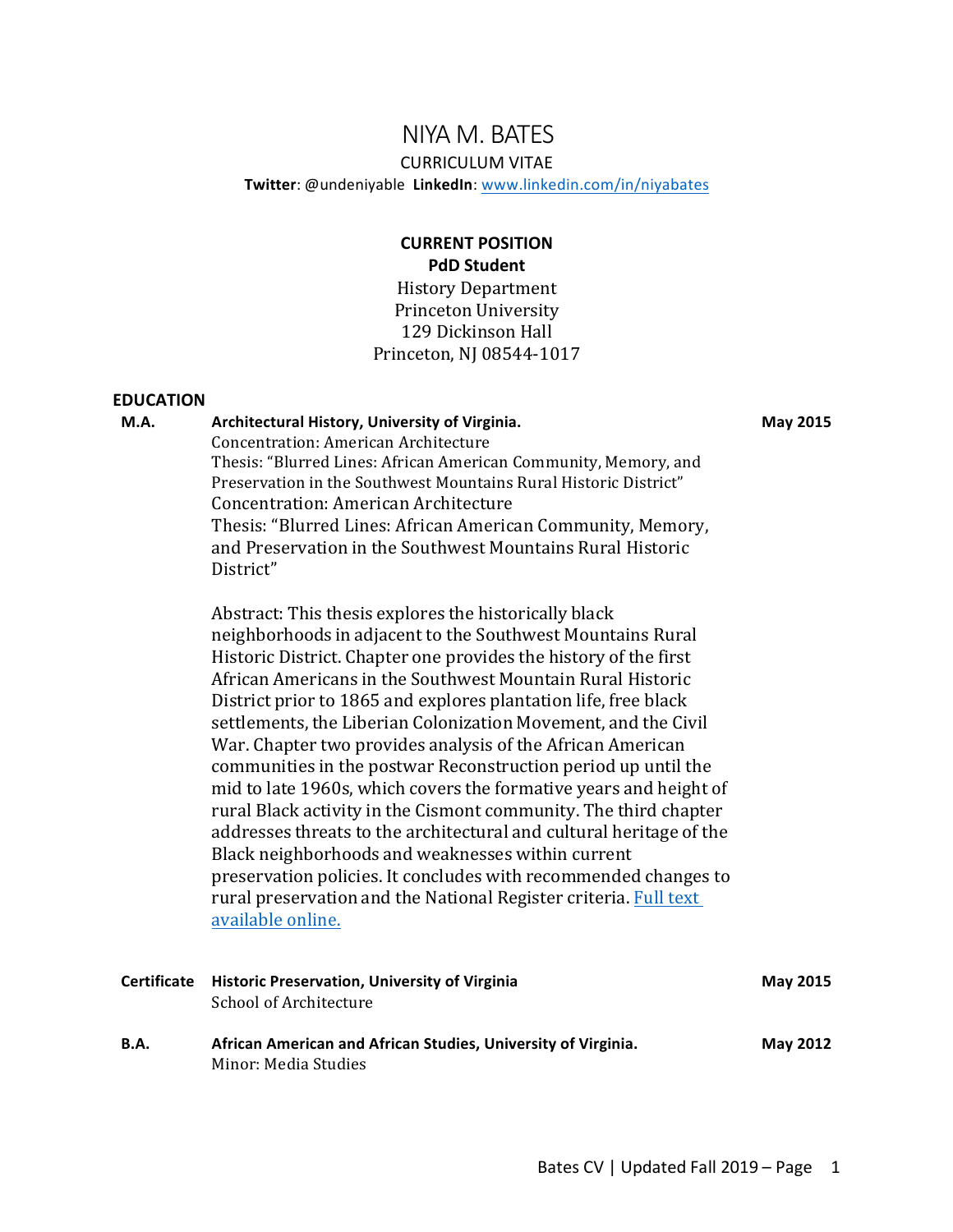### **PUBLICATIONS**

## **Books**

Contributor, *Thomas Jefferson's Monticello*, ed. Gaye Wilson and Sharon McElroy. 2<sup>nd</sup> Ed. (Thomas Jefferson Foundation, Inc., 2018).

## **Journal Articles**

"Race and Architectural History: An Appeal," in *Arris: Journal of the Southeast Chapter of the* 

*Society of Architectural Historians*, Vol. 27, 2016.

### **National Register Nominations**

- 2020 Niya Bates, Muriel Branch, and Bill Obrochta. "Pine Grove Elementary School" National Register of Historic Places. DHR #024-5082, Cumberland, Va. Pending Approval*.*
- 2019 Niya Bates and Rebecca Kinney. "St. John School" National Register of Historic Places. DHR #002-1056, Cobham, Va. Listed January 14, 2019.
- 2015 Niya Bates, William Canup, and Camie Mess. "Buckingham Training School (Ellis Acres Memorial Park)" National Register of Historic Places. DHR #208-5001, Buckingham, Va. Listed February 15, 2015.

### **Exhibitions**

- 2019 Niya Bates, Jordy Yager, and Elizabeth Klaczynski, *Pride Overcomes Prejudice, Part II*, Jefferson School African American Heritage Center
- 2019 Niya Bates, Christa Dierksheide, Mary Mason Williams, Brandon Dillard, and Emilie Johnson, *Monticello and the Legacies of Slavery* [traveling exhibition], Thomas Iefferson Foundation.
- 2018 Niya Bates, Christa Dierksheide, and Emilie Johnson, *Getting Word* Oral History Project [permanent exhibition], Thomas Jefferson Foundation.

### **CONFERENCES, SYMPOSIA, & COLLOQUIA**

- 2020 "Working with Descendant Communities at Sites of Slavery," working group Co-Facilitator with Hannah Scruggs and Kate Schoen, National Council for Public History Annual Conference. Atlanta, GA. March 2020.
- 2019 "Architectural History at UVA: Richard Guy Wilson + Our Community of Scholars," alumni panelist, University of Virginia School of Architecture symposium. Charlottesville, VA. 11/15/19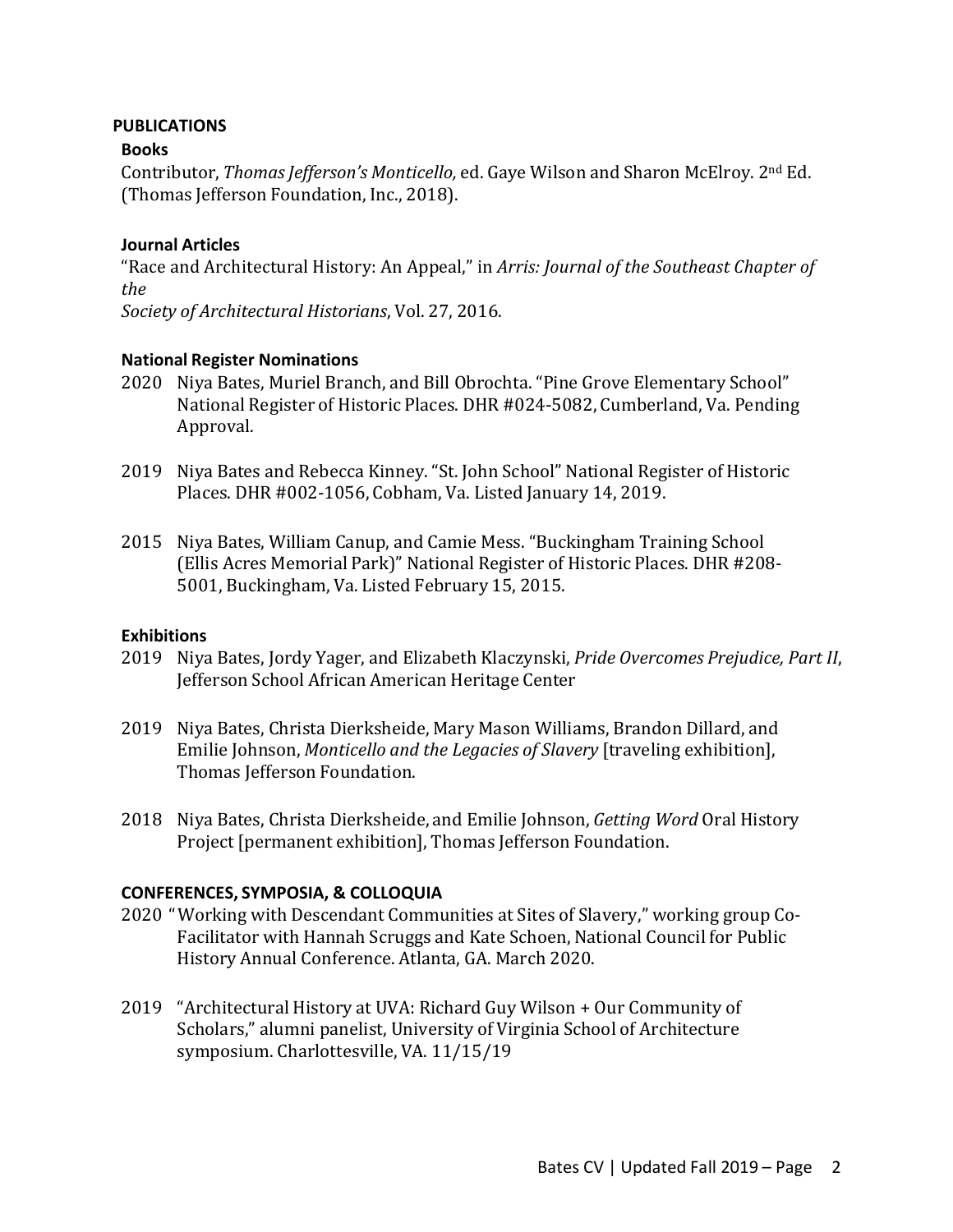"Getting Word: Descendant Engagement and Interpreting Slavery at Monticello," Keynote lecture, York University's 7<sup>th</sup> Annual Public History Symposium: Access and Inclusion in Historic House Museums. Toronto, ON. 11/8/2019

"*Getting Word* African American Oral History Project," Keynote panel with Gayle Jessup White, Andrew Davenport, and Christa Dierksheide. 75th Anniversary of Eric Williams' Capitalism and Slavery conference. Liverpool, UK. 11/2/2019.

Panelist, "Monticello: Archaeology and Narratives of Landscapes of Enslavement," Interpreting Landscapes of Enslavement colloquium, Dumbarton Oaks Research Library and Collections, Washington, D.C. 10/25/2019

"Art of Interpretation" invited lecture with Chet'la Sebree for African American Worldmaking in the Long 19th Century. University of Potsdam, Germany. 10/11/2019.

"Spatializing Charlottesville's Racial History. Inequity, agency and urban landscape patterns," panelist with Jordy Yager, Lyle Solla-Yates, Alissa Diamond, and Barbara Brown Wilson. Towards A Charlottesville Cultural Landscape Atlas Symposium Colloquium, Charlottesville, VA. 9/13/2019.

"Erasing Silences: Sally Hemings Monticello," panel with Gary Sandling, Emilie Johnson, and Geneviève Angio-Morneau. Association for State and Local History Annual Conference. Philadelphia, PA. 8/30/2019.

2018 "Melancholy Circumstance": The Short Life of James Hemings and Navigating Blackness in Early America," paper presentation for the European Early American Studies Association annual conference. King's College London. 12/15/2018.

"Reclaiming Monticello," paper for Reclaiming Our Ancestors: Community Conversations about Racial Justice and Public History. University of Buffalo. 10/20/2018.

"Engaging Descendant Communities," with Hannah Scruggs, Justin Reid. African American Association of Museums conference. Hampton, VA. 8/9/2018

2017 "Black Monticello: Reclaiming Spaces and Narratives of the Enslaved Through Archaeology," Keynote speaker with Jobie Hill. Archeological Society of Virginia Annual Conference, Natural Bridge, VA, October 2017.

"Recontextualizing Black Landscapes," with Jobie Hill, Justin Reid, Justin Sarafin, and Jennifer Reut. Southeast Chapter of the Society of Architectural Historians Annual Conference, Lynchburg, VA, October 2017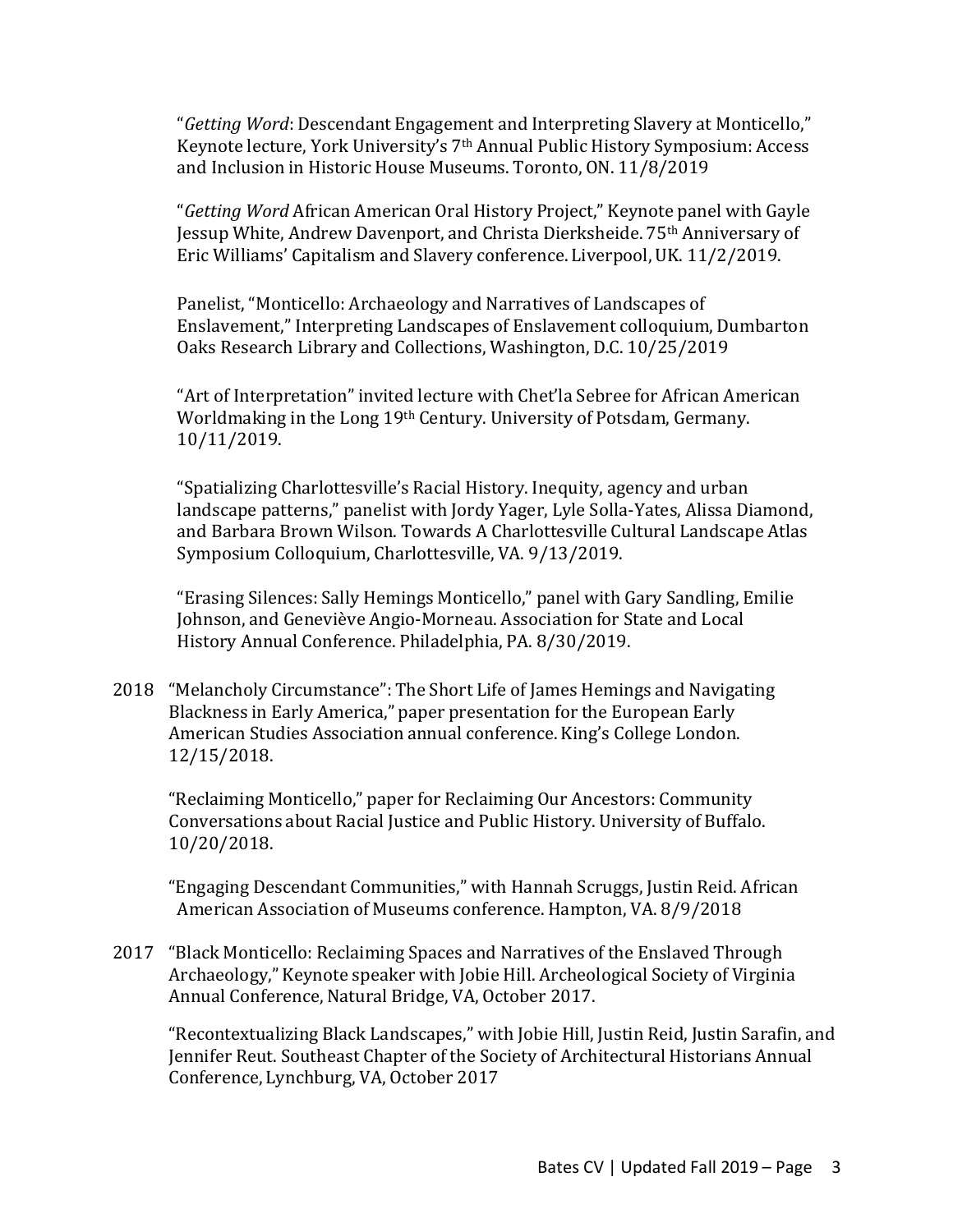2016 "Monticello to Main St: Transforming the Narrative of History for Today's World," paper presentation, Slave Dwelling Project Conference. October 2016.

# **INVITED TALKS & COMMUNITY ENGAGEMENT**

# **Invited Talks & Community Events**

2020 "Interpreting Slavery at Monticello: Changing the Narrative Through Oral History," invited talk for Dumbarton Oaks Garden & Landscape Studies Graduate Workshop through the Mellon Urban Landscape Studies Initiative. 06/02/2020.

Instructor: Slavery, "Embracing Our Narratives" Teacher Training Workshop for the Jefferson School African American Heritage Center. Charlottesville. 06/01/2020.

"Historic Preservation as Reparations," invited lecture for ManifestA at the University of Virginia.  $4/10/2020$ .

2019 "Buckingham Training School and Historic Preservation," guest lecture for Public History Seminar at University of Virginia. Charlottesville, Va. 9/30/2019.

CreativeMornings Charlottesville: Preserve, invited lecture, Fralin Museum of Art, 5/10/2019.

"Getting Word: Using Oral History and Plantation Records at Monticello" invited lecture for the Family History Center at the Smithsonian National Museum of African American History and Culture. Washington, D.C. 4/27/2019.

"The Quintessential Question: Slavery at Jefferson's Monticello," guest lecture for

Investigating and Documenting Hidden Landscapes of Slavery, Rutgers University. 4/9/2019.

2018 "Monticello to Main St: Interpreting Slavery at Monticello," guest lecture Hands on Public History, University of Virginia. 9/19/2018.

"#MWF Live: Promoting the Rights of Marginalized People," panel moderator for President Precinct's Mandela Washington Fellows Live, Young African Leadership Initiative. Charlottesville, VA. 7/10/2018.

"Interpreting Slavery at Monticello," invited faculty, Summer Jefferson Symposium, UVA Lifetime Learning, 6/21-24/2018.

"Getting Word African American Families of Monticello," invited talk for the Central Virginia History Researchers Group. 4/10/2018.

"Slavery at Monticello," guest lecture for Thomas Jefferson's Architecture, University of Virginia. 3/20/2018

"Those Who Labor": Enslaved Craftsmen and the Making of Monticello," invited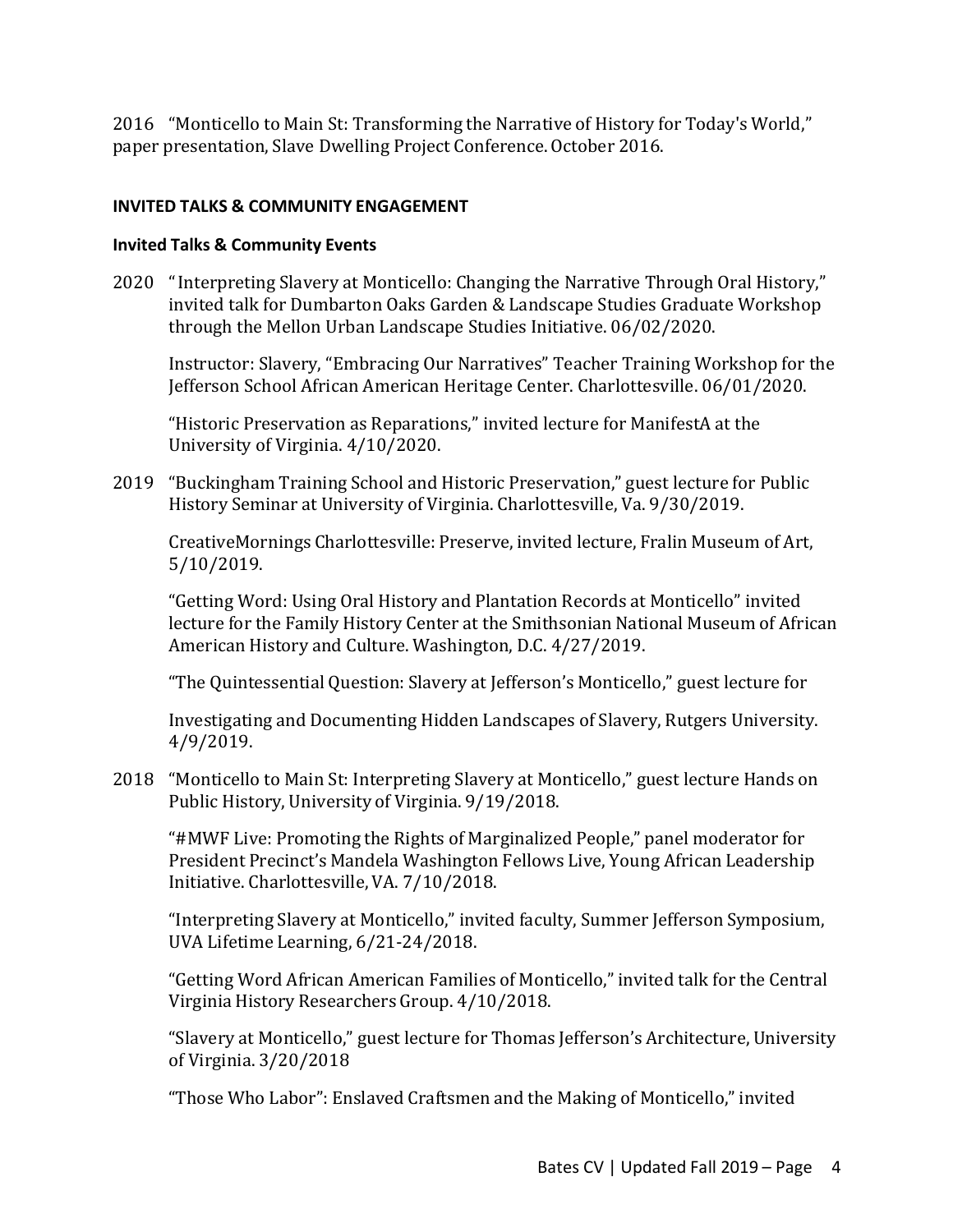lecture for New Discoveries of Thomas Jefferson's Architecture and Design symposium. University of VA. 3/16/2018.

2017 *"Getting Word* Oral History Project at Monticello," invited lecture for UVA Reflection Conversation On-Grounds Teach-In, University of Virginia. 8/12/2017.

"#MWFLive: Empowering and Engaging Youth in Sub-Saharan Africa," panel moderator for President Precinct's Mandela Washington Fellows Live, Young African Leadership Initiative. Charlottesville, VA. 7/7/2017.

"Monticello and Difficult History," invited talk with Brandon Dillard for the Mandela Washington Fellows at the Young African Leaders Initiative. Charlottesville, Va. 7/3/2017.

"Monticello to Main St: Slavery at Monticello," guest lecture for 19<sup>th</sup> Century Architecture, University of Virginia. March 2017.

"Monticello to Main St: Transforming the Narrative for Today's World," guest lecture for Hands on Public History, University of Virginia. 3/22/2017

"Debunking Myths: Sally Hemings An American Love Story," post-film panelist with Gayle Jessup White for the 3rd Annual Maupintown Film Festival.  $7/14/2017$ .

"Slavery at Monticello," invited talk for The Little Keswick School. 2/24/2017.

2016 "Jefferson's Monticello: A Paradoxical Landscape," invited lecture for 19<sup>th</sup> Century Architecture, University of Virginia. 10/5/2016.

### **Museum Trainings**

Slavery at Thomas Jefferson's Monticello Interpreting Slavery at Monticello The Life of Sally Hemings *Getting Word*: Legacies of Slavery at Monticello Using Monticello's Slave Narratives on Tour Interpreting Slavery for Children and Families

### **TEACHING & RESEARCH EXPERIENCE**

2013 – 2015 Research Assistant, Black Fire Project UVA, Claudrena Harold. 2013 – 2015 Research Assistant, *Architecture and Empire in Jamaica*, Louis Nelson Research in "British Legacies of Slave-Ownership" Database hosted by UCL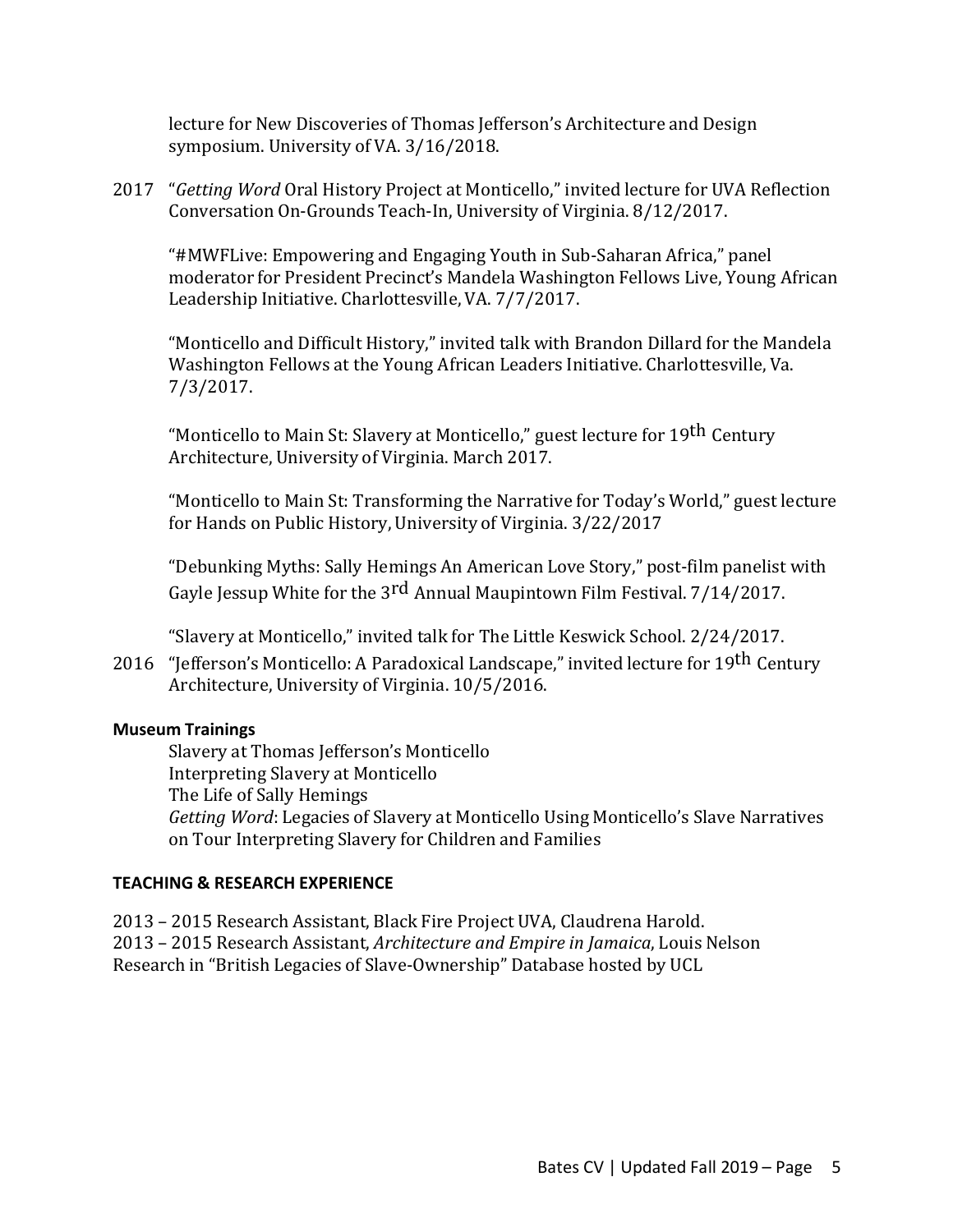### **PROFESSIONAL EXPERIENCE**

| <b>Thomas</b><br>Jefferson<br>Foundation | Director of African American History and Getting<br>Word African American Oral History Project<br>Conducting archival research<br>$\bullet$<br>Collecting oral histories<br>٠<br>Supervising project staff and interns<br>Giving public lectures<br>$\bullet$<br>Collaborating with visiting scholars<br>$\bullet$ | May 2019 - July 2020       |
|------------------------------------------|--------------------------------------------------------------------------------------------------------------------------------------------------------------------------------------------------------------------------------------------------------------------------------------------------------------------|----------------------------|
|                                          | Public Historian of Slavery and African<br>American Life<br>Conducting archival research<br>$\bullet$<br>Collecting oral histories<br>$\bullet$<br>Training guide staff on race, slavery, oral<br>history, and African American history.                                                                           | June $2015 -$ June<br>2019 |
|                                          | <b>Restoration Intern</b><br>Surveying extant slave quarters<br>$\bullet$<br>Cataloging field work photographs and<br>٠<br>documentation                                                                                                                                                                           | May 2014 - May 2015        |
| The<br>Montpelier<br>Foundation          | Contract Architectural Historian<br>Cataloging over 10,000 artifacts from the<br>$\bullet$<br>2006 restoration project<br>Researching slave quarter sites in VA<br>٠<br>Researching built landscape at Montpelier                                                                                                  | June 2015 - June<br>2016   |

### **MEDIA**

2019 "African American Worldmaking in the Long Nineteenth Century," interview with Yasmin Künze & Verena Adamik, *Talking American Studies*. Podcast audio, 11/1/2019.

"Ta-Nehisi Coates: The Water Dancer,"interview with Ta-Nehisi Coates for *Oprah's Book Club*, S1 E1. Apple Tv+ video. 11/1/2019. https://apple.co/2QRYsKC

"The Enslaved & the Virginia Freedom Seekers," interview with Tanner Latham. *Following Harriet*. Podcast audio. 2019. https://www.virginia.org/Harriet

"When Black Chefs Created Plantation Food," interview with Dan Pashman, *The Sporkful with Dan Pashman.* Podcast audio. 10/21/2019. http://bit.ly/37F350F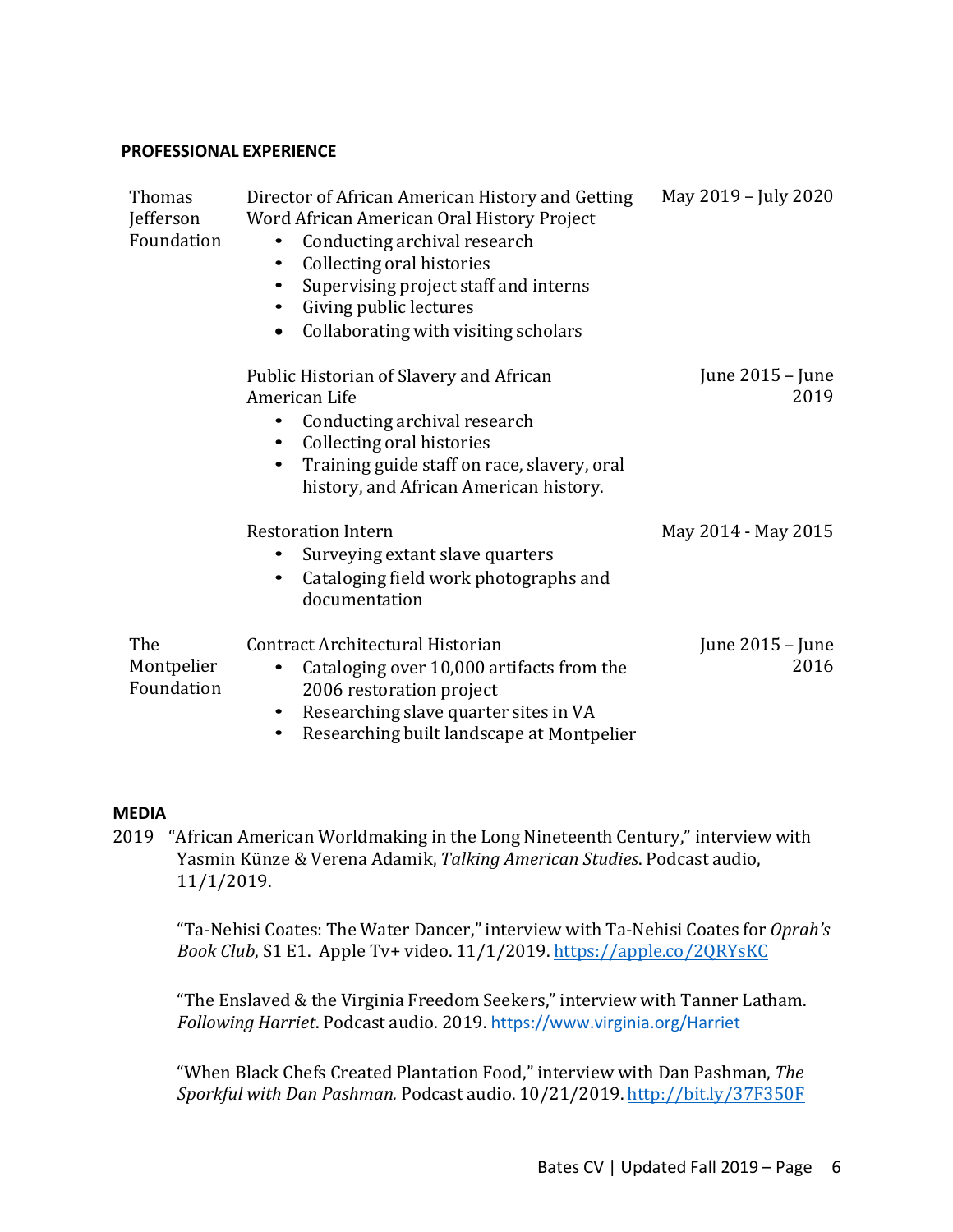"The Complicated Business of Plantation Tourism," interview with Joshua Johnson, *NPR's 1A*, WAMU 88.5, 9/30/2019. https://n.pr/34qM8VH

"As plantations talk more honestly about slavery, some visitors are pushing back," interview with Hannah Knowles, *The Washington Post*, 9/8/2019.

"UVa begins project to identify, contact descendants of slaves," interview with Ruth Serven Smith, *The Daily Progress*, 7/18/19.

"Barbershop: Reckoning With The History Of Slavery," interview with Michel Martin, *NPR All Things Considered*, 8/25/2019. https://n.pr/33l9v1q

"Two Charlottesville Women on Activist Wall Share Unique Bond," interview with Madison Jones, *NBC29*, 8/3/2019. "Politics, Public History, and Memory," interview with J.T. Roane, *Black Perspectives*, 4/17/2019.

2018 "Sally Hemings Remembered at Thomas Jefferson's Monticello," interview with Geoff Bennett, *NBC Nightly News*, 10/07/2018

"When Slavery Is Erased From Plantations," interview with Talitha LeFlouria, *The Atlantic*, 9/2/2018.

"Unearthing Sally Hemings' legacy at Monticello," interview with Jeffrey Brown, *PBS News Hour*, 8/1/2018.

"Removing the mask: Series unveils racial issues within the community," *C-Ville Weekly*, 7/3/18.

"New Monticello exhibit takes a closer look at Sally Hemings, slavery and the healing power of truth," interview with Sophia A. Nelson, *NBC BLK*, 7/1/2018.

"At Monticello, the descendants of slaves bring new understanding to the history of Jefferson's home," interview with Karin D. Berry, *ESPN The Undefeated*, 6/22/2018.

"Sally Hemings Descendants Visit New Exhibit: 'We Knew Our Story Was Real'," Interview with Hawes Spencer, *NPR*, VPM, 6/21/2018.

"Monticello's new exhibits tell the stories of all the people who lived there," interview with Jessica Luck, *C-Ville Weekly*, 6/21/18.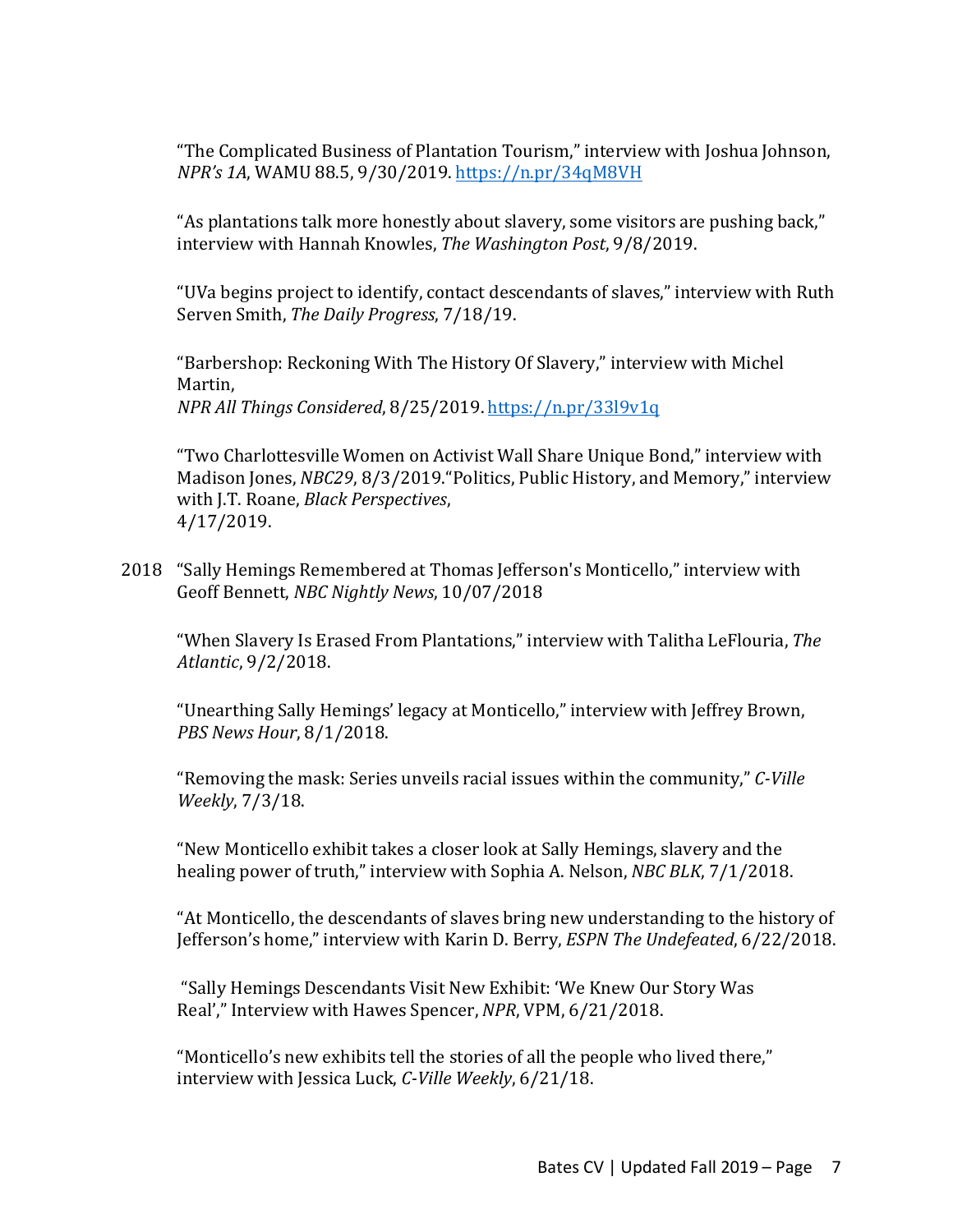"Monticello Is Done Avoiding Jefferson's Relationship With Sally Hemings," interview with Farah Stockman, *The New York Times*, 6/16/2018. "Untold No More," interview with Samantha Willis, *Richmond Magazine*, 6/10/2018. "Trip From Charlottesville To Ghana Brings New Insights On Slavery And America,"interview with Jordy Yager, NPR All Things Considered. WVTF. 5/31/2018

"New Commissioners Will Focus on Untold Stories of UVA in the Age of Segregation," Anne E. Bromley, 5/23/2018

2017 "To understand the US's complex history with slavery, look to Thomas Jefferson," interview with David Smith, *The Guardian*, 8/18/2017.

"In new presidential exhibits, slavery takes center stage," interview with Alison Thoet, *PBS News Hour*, 3/23/2017.

"The Lives of Enslaved People at Monticello," interview with Clay Jenkinson, *The ThomasJefferson Hour*, 3/23/2017.

"Monticello restoration aims to tell Jefferson's complete story, slaves and all," interview with Chip Reid, *CBS Evening News*, 3/7/2017

"Monticello working to restore Sally Hemings' room, once a men's bathroom," interview with Lauren Berg, *The Daily Progress*, 2/26/2017.

"For decades they hid Jefferson's relationship with her. Now Monticello is making room for Sally Hemings," interview with Krissah Thompson, The *Washington Post*, 2/19/2019.

2016 "Local author spotlights under-the-radar female mathematicians at NASA," interview with Joshua Adams, *C-Ville Weekly*, 12/23/2016.

"Descendants of Thomas Jefferson's Slaves Spend the Night at Monticello," interview with Harry Smith, *NBC Today Show*, New York, NY: NBC Universal, 09/18/2016.

"New hires look to better tell story of African-American life at Monticello," interview with Michael Bragg, *The Daily Progress*, WVIR TV, 07/17/2016.

### **PROFESSIONAL AFFILIATIONS & COMMUNITY SERVICE**

Member, Cultural Atlas Advisory Group, University of Virginia, Since August 2019

Member, Association for State and Local History, Since July 2019